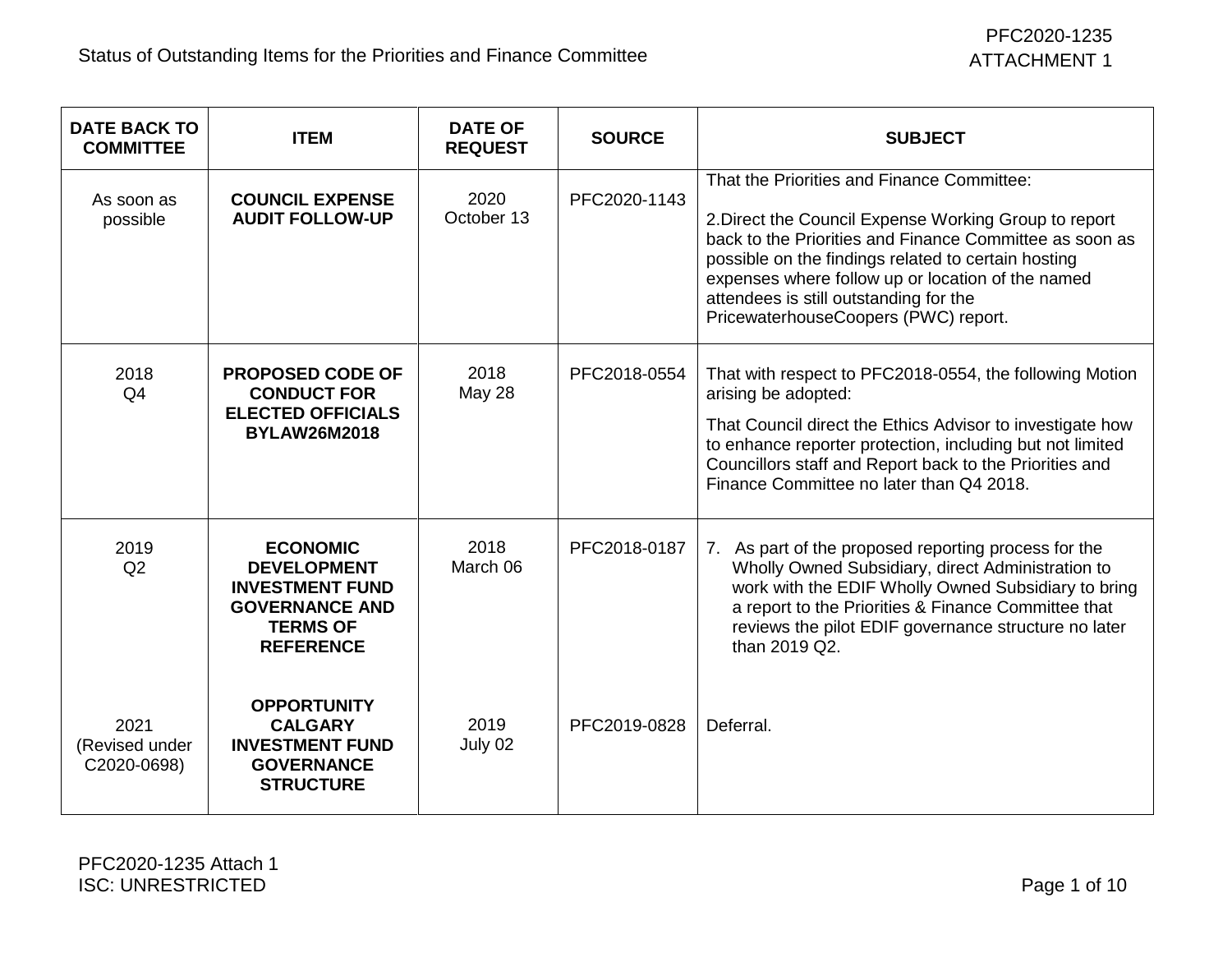| 2020<br>Q2<br>(Revised under<br>C2020-0390)<br>2020<br>December                                | <b>RESPONSE TO WATER</b><br><b>FLUORIDATION IN THE</b><br><b>CITY OF CALGARY</b><br><b>REPORT</b> | 2019<br>October 29  | CPS2019-0965 | That the Standing Policy Committee on Community and<br>Protective Services recommends to Council that:<br>3. Direct Administration to undertake a full cost analysis<br>for the potential reintroduction of fluoride into the water<br>system including ongoing projected operational costs,<br>City's authority and jurisdiction with regard to fluoridation,<br>capital costs and possible utility rate impacts; and<br>4. Report back directly through Priorities and Finance<br>Committee no later than Q2 2020. |
|------------------------------------------------------------------------------------------------|---------------------------------------------------------------------------------------------------|---------------------|--------------|----------------------------------------------------------------------------------------------------------------------------------------------------------------------------------------------------------------------------------------------------------------------------------------------------------------------------------------------------------------------------------------------------------------------------------------------------------------------------------------------------------------------|
| Progress<br>Briefing no later<br>than June<br>2020<br>(Revised under<br>C2020-0698)<br>2021 Q3 | 2019 GROWTH<br><b>STRATEGY</b><br><b>MONITORING REPORT</b>                                        | 2019<br>November 05 | PFC2019-1062 | That the Priorities and Finance Committee recommends<br>that Council direct Administration to:<br>5. Evolve the practice of looking at a direct<br>incremental operating cost model to a full<br>operating cost model, in conjunction with other<br>stakeholders. A briefing on progress toward the<br>new model will be presented at 2020 June 9<br>Priorities and Finance Committee meeting, with a<br>targeted timeline for completion of no later than<br>Q3 2021.                                               |
| 2020 January<br>(Revised under<br>C2020-0698<br>2021 Q2)                                       |                                                                                                   |                     |              | 6. Explore the phasing out of the growth<br>management overlay, and report back to the<br>Priorities and Finance Committee no later than Q2<br>2020 with options to better align to our current<br>economic situation and that creates policy that<br>encourages a business-friendly environment and<br>further development investment and retention in<br>Calgary.                                                                                                                                                  |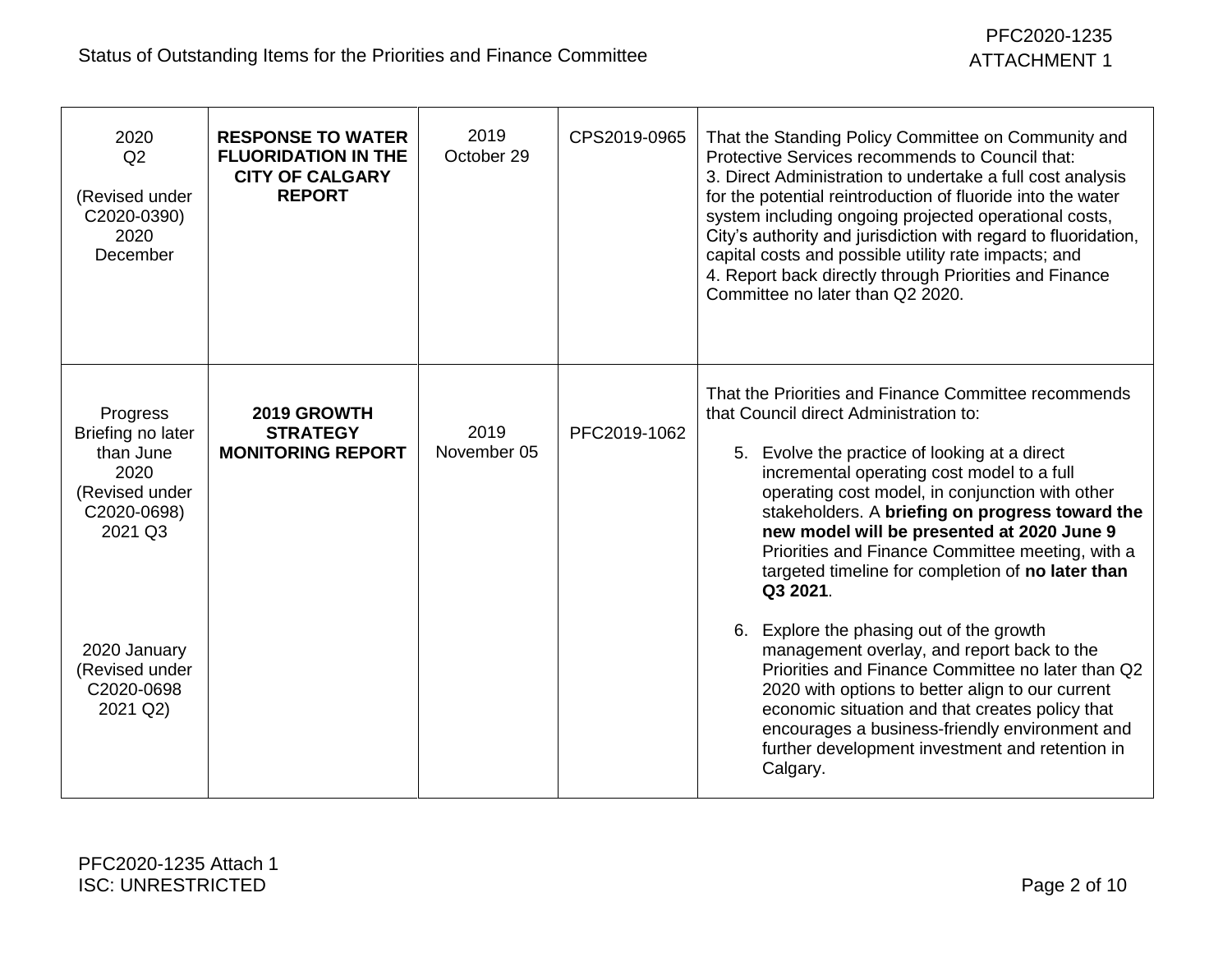| 2020<br>November 10<br>(Resised under<br>C2020-0390)<br>2020<br>December | <b>GREEN LINE BOARD</b>                                                        | 2020<br>July 20 | GC2020-0772  | That with respect to Report GC2020-0772, the following<br>be adopted:<br><b>That Council:</b><br>1. Give three readings to the Proposed Bylaw 21M2020,<br>the Green Line Board Bylaw and Terms of Reference, to<br>establish the Green Line Board (the "Board") as a<br>Committee of Council responsible for governing and<br>overseeing the successful delivery of the Green Line<br>Program;                       |
|--------------------------------------------------------------------------|--------------------------------------------------------------------------------|-----------------|--------------|----------------------------------------------------------------------------------------------------------------------------------------------------------------------------------------------------------------------------------------------------------------------------------------------------------------------------------------------------------------------------------------------------------------------|
|                                                                          |                                                                                |                 |              | 2. Appoint the City Manager to serve as a member of the<br>Board; and                                                                                                                                                                                                                                                                                                                                                |
|                                                                          |                                                                                |                 |              | 3. Direct Administration to retain an external search firm<br>and work with the Inaugural Chair to identify candidates<br>for appointment to the Green Line Board, and present<br>appointment recommendations to the Priorities and<br>Finance Committee for its consideration no later than<br>2020 November 15.                                                                                                    |
| 2020<br>Q2<br>(Revised under<br>C2020-0698)<br>Q1 2021                   | <b>RESILIENT CALGARY</b>                                                       | 2019<br>June 17 | PFC2019-0617 | That with respect to Report PFC2019-0617, the following<br>be adopted:<br>2. Direct Administration to report back with an update to<br>the Priorities and Finance Committee no later than Q2<br>2020.                                                                                                                                                                                                                |
| 2020<br>Q4                                                               | <b>NOTICE OF MOTION</b><br><b>RE: FINANCIAL RELIEF</b><br><b>FOR TAXPAYERS</b> | 2020<br>July 27 | C2020-0885   | AND FURTHER BE IT RESOLVED THAT Council<br>immediately directs Administration to advocate to the<br>Government of Canada to create new direct borrowing<br>relationship with The City and explore what options are<br>available to achieve preferred interest rate loans and<br>report back to the Priorities and Finance Committee no<br>later than Q4 2020 with a formal plan to establish these<br>relationships. |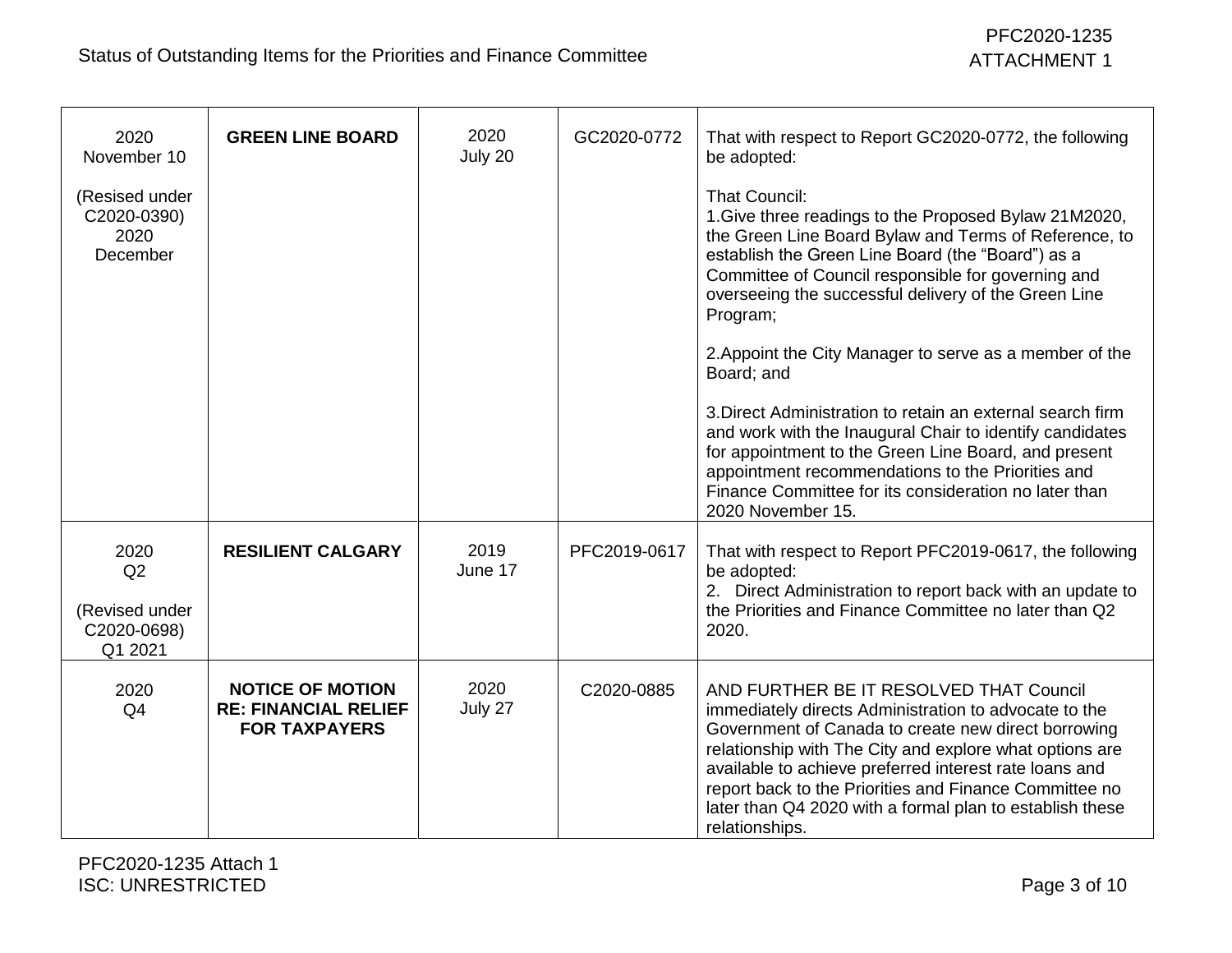| 2020<br>Q <sub>4</sub> | <b>ESTABLISHED AREA</b><br><b>GROWTH AND</b><br><b>CHANGE STRATEGY</b><br>2020: PHASE 1<br><b>RECOMMENDATIONS</b> | 2020<br>April 29     | PFC2020-0381 | That with respect to Report PFC2020-0381, the following<br>be approved, after amendment:<br>Administration recommends* that the Priorities and<br>Finance Committee recommends that Council<br>c. Explore additional financial tools and strategies for<br>public realm investment in Phase 2 and replenishing the<br>Established Area Investment Fund, as listed in<br>Attachment 3, with a report back with preliminary<br>recommendations through the Priorities and Finance<br>Committee by end of Q4 2020.                                                                                                                                                                                                                                                                                                                                                                                                                              |
|------------------------|-------------------------------------------------------------------------------------------------------------------|----------------------|--------------|----------------------------------------------------------------------------------------------------------------------------------------------------------------------------------------------------------------------------------------------------------------------------------------------------------------------------------------------------------------------------------------------------------------------------------------------------------------------------------------------------------------------------------------------------------------------------------------------------------------------------------------------------------------------------------------------------------------------------------------------------------------------------------------------------------------------------------------------------------------------------------------------------------------------------------------------|
| 2020<br>Q <sub>4</sub> | <b>NOTICE OF MOTION</b><br><b>PROCESS FLOW AND</b><br><b>CHECKLIST</b>                                            | 2019<br>September 30 | PFC2019-0913 | <b>That Council:</b><br>4. Direct the City Clerk's Office to provide an update of<br>this process to the Priorities and Finance Committee<br>by Q4 2020.                                                                                                                                                                                                                                                                                                                                                                                                                                                                                                                                                                                                                                                                                                                                                                                     |
| 2020<br>Q <sub>4</sub> | <b>GREENLINE UPDATE</b><br><b>STAGE 1</b>                                                                         | 2020<br>June 15      | GC2020-0583  | That with respect to revised Report GC2020-0583, the<br>following be adopted, after amendment:<br>The Green Line Committee recommends that Council:<br>16. Direct Administration to:<br>a. Advise the Government of Canada and the<br>Government of Alberta of Council's approval of the<br>recommendations in this report;<br>b. Secure any required amendments to the funding<br>agreement, such amendments to include but not be<br>limited to the Government of Canada agreeing to<br>expedite the release of its funding contributions to help<br>mitigate debt financing costs; and<br>c. Secure written assurances from the Government of<br>Alberta resolving the issues related to the 90-day<br>termination provision contained in the Public Transit and<br>Green Infrastructure Project Act (Alberta). All<br>amendments and written assurances are to be in content<br>satisfactory to the City Manager and the Chief Financial |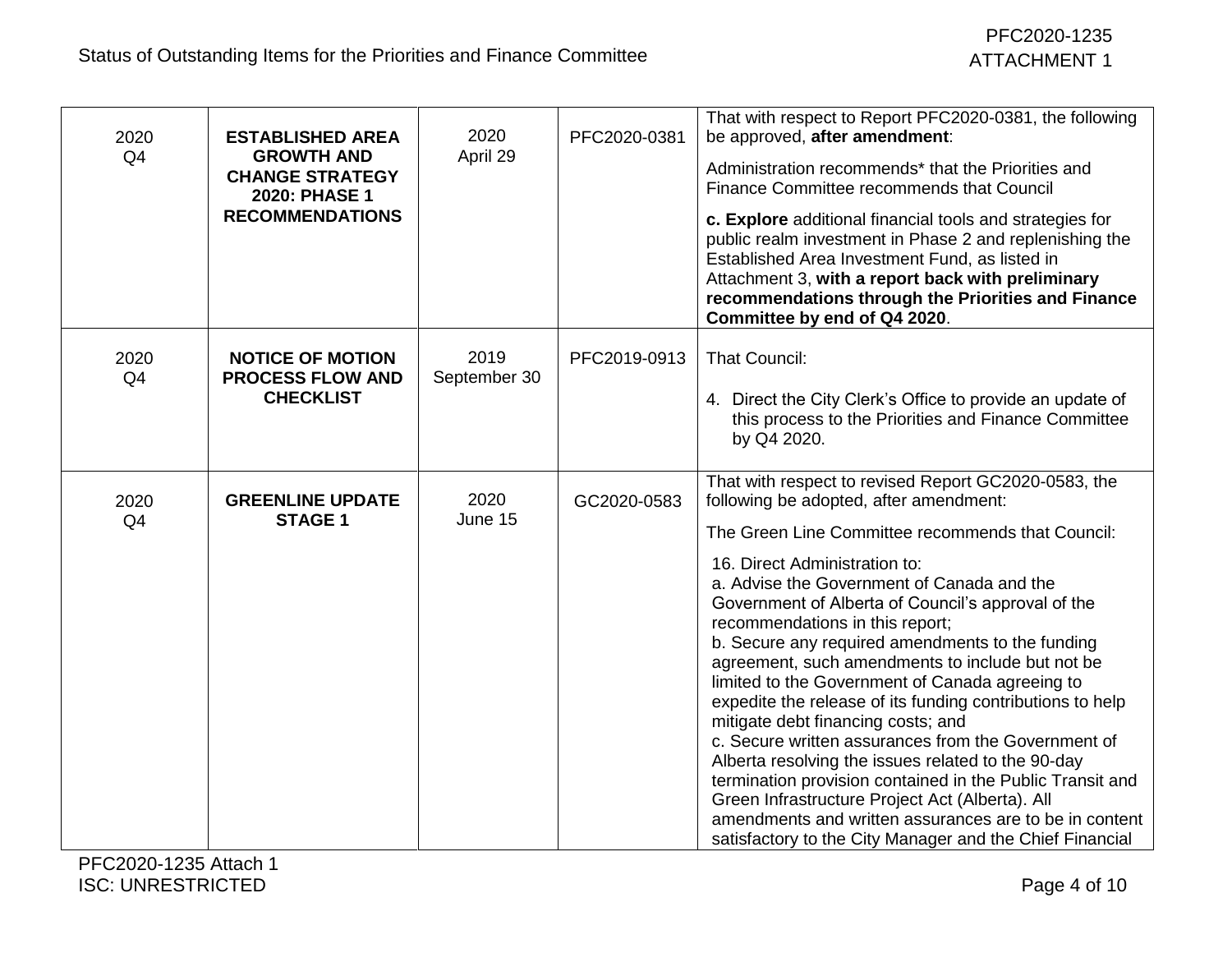|                        |                                                                                                                                      |                     |              | Officer and in form satisfactory to the City Solicitor and<br>General Counsel. Should all amendments and written<br>assurances not be secured by the end of Q4 2020 direct<br>Administration to report back to the Priorities and<br>Finance Committee; 17. Notwithstanding the approvals<br>above, and provided that the total Green Line Program<br>Stage 1 cost does not exceed the Council approved<br>Green Line Program budget, should significant additional<br>funding for public transit become available, direct<br>Administration to return to the Priorities and Finance<br>Committee with recommendations for investments<br>outlined in the Route Ahead prioritization strategy<br>(including north and south extensions of the Green Line).<br>Further, if adjustments to the Green Line Program are<br>required to attract additional funding, direct<br>Administration to make recommendations to Council<br>regarding those adjustments and funding opportunities. |
|------------------------|--------------------------------------------------------------------------------------------------------------------------------------|---------------------|--------------|--------------------------------------------------------------------------------------------------------------------------------------------------------------------------------------------------------------------------------------------------------------------------------------------------------------------------------------------------------------------------------------------------------------------------------------------------------------------------------------------------------------------------------------------------------------------------------------------------------------------------------------------------------------------------------------------------------------------------------------------------------------------------------------------------------------------------------------------------------------------------------------------------------------------------------------------------------------------------------------|
| 2021<br>Q <sub>1</sub> | <b>SOCIAL</b><br><b>PROCUREMENT</b><br><b>UPDATE (NOW</b><br><b>CALLED BENEFIT</b><br><b>DRIVEN</b><br><b>PROCUREMENT</b><br>POLICY) | 2019<br>December 16 | PFC2019-0384 | <b>That Council:</b><br>1. Approve the Social Procurement Advisory Task Force<br>Terms of Reference, Scoping Report for the Pilot Projects<br>and the Work Plan identified in Attachment 1; and<br>2. Direct Administration to return to the Priorities and<br>Finance Committee with an update no later than Q1<br>2021.                                                                                                                                                                                                                                                                                                                                                                                                                                                                                                                                                                                                                                                            |
| 2020<br>Q <sub>1</sub> | <b>NOTICE OF MOTION -</b><br><b>RENAMING JAMES</b><br><b>SHORT PARK AND</b><br><b>JAMES SHORT</b><br><b>PARKADE</b>                  | 2020<br>July 20     | PFC2020-0802 | <b>That Council:</b><br>1. Direct Administration to revise the Municipal Naming,<br>Sponsorship and Naming Rights Policy CP2016-01 as<br>follows:<br>2. DIRECT administration to develop a process by which<br>citizen requests to re-examine an existing name of a city<br>asset will be handled, ensuring that any such process                                                                                                                                                                                                                                                                                                                                                                                                                                                                                                                                                                                                                                                    |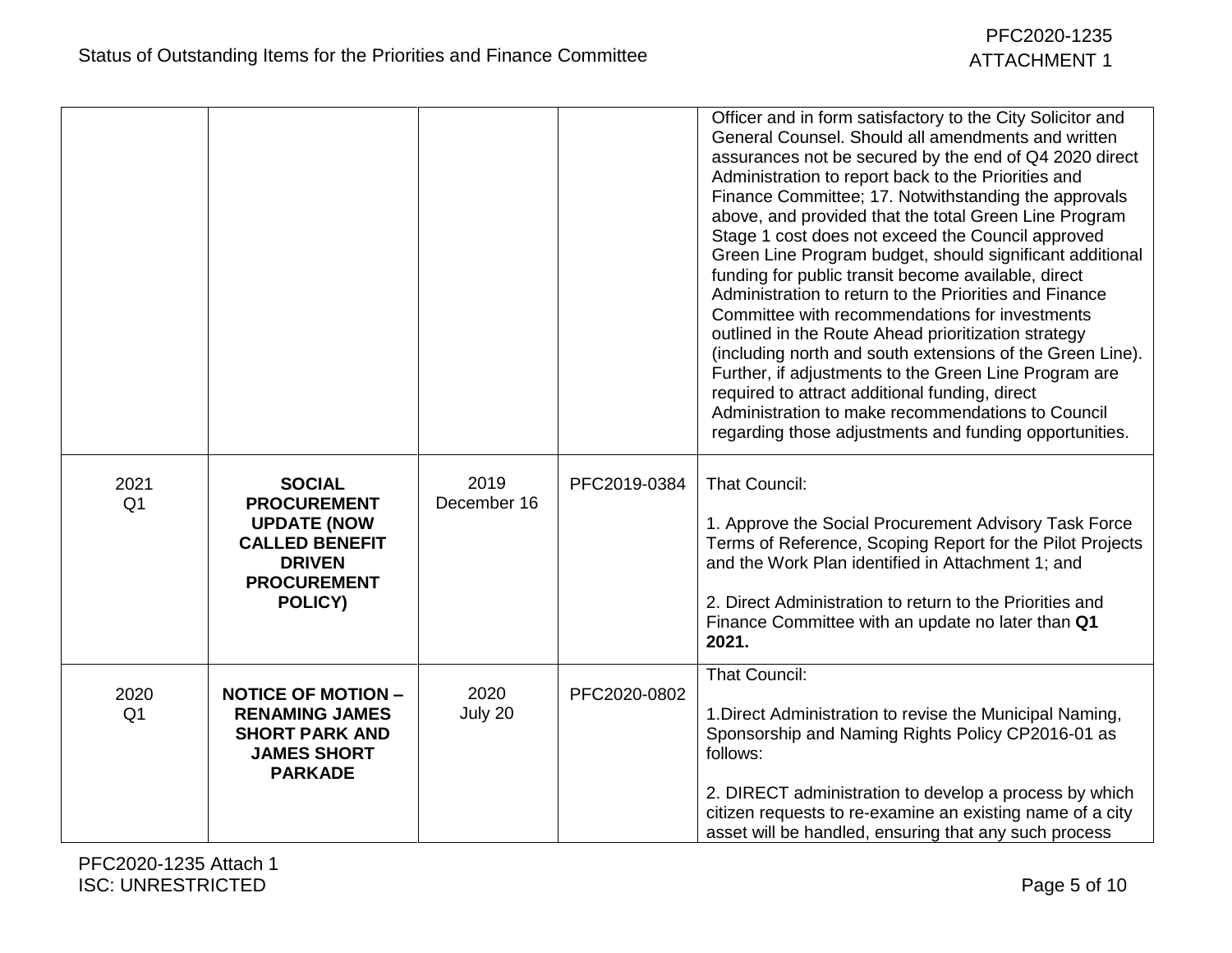|                        |                                                                                                     |                      |              | involve community input with final decision-making by<br>Council through the Priorities and Finance Committee as<br>per the existing policy. In addition, this must also involve<br>consultation with the Anti-Racism Advisory Committee<br>once it is operational, with the report returning through the<br>Priorities and Finance Committee no later than Q1 2021.                                                                                                                                          |
|------------------------|-----------------------------------------------------------------------------------------------------|----------------------|--------------|---------------------------------------------------------------------------------------------------------------------------------------------------------------------------------------------------------------------------------------------------------------------------------------------------------------------------------------------------------------------------------------------------------------------------------------------------------------------------------------------------------------|
| 2021<br>Q <sub>1</sub> | <b>2020 NON-</b><br><b>RESIDENTIAL</b><br><b>PROPERTY TAX</b><br><b>RELIEF OPTIONS</b>              | 2020<br>February 03  | PFC2020-0015 | Direct Administration to come back with options for a<br>3.<br>transitional non-residential Phased tax program for<br>2021 if required to the Priorities and Finance<br>Committee in Q1 2021 due to uncertainties relating<br>to future market conditions and the 2021 assessment<br>values.                                                                                                                                                                                                                  |
| 2021<br>Q2             | UNIVERSITY OF<br><b>CALGARY – CITIZEN</b><br><b>SCIENTIST</b><br><b>WEARABLES</b><br><b>PROGRAM</b> | 2019<br>September 30 | PFC2019-1096 | That with respect to Report PFC2019-1096, the following<br>be adopted:<br><b>That Council:</b><br>1. Approve this application for the Council Innovation<br>Fund for the University of Calgary Citizen Scientist<br>Wearable Program in the amount of \$57,500; and<br>Direct Administration to report back to Priorities and<br>Finance Committee indicating how the money was<br>spent and the outcomes of the projects no later than<br>Q2 2021, as per the Council Innovation Fund Terms<br>of Reference. |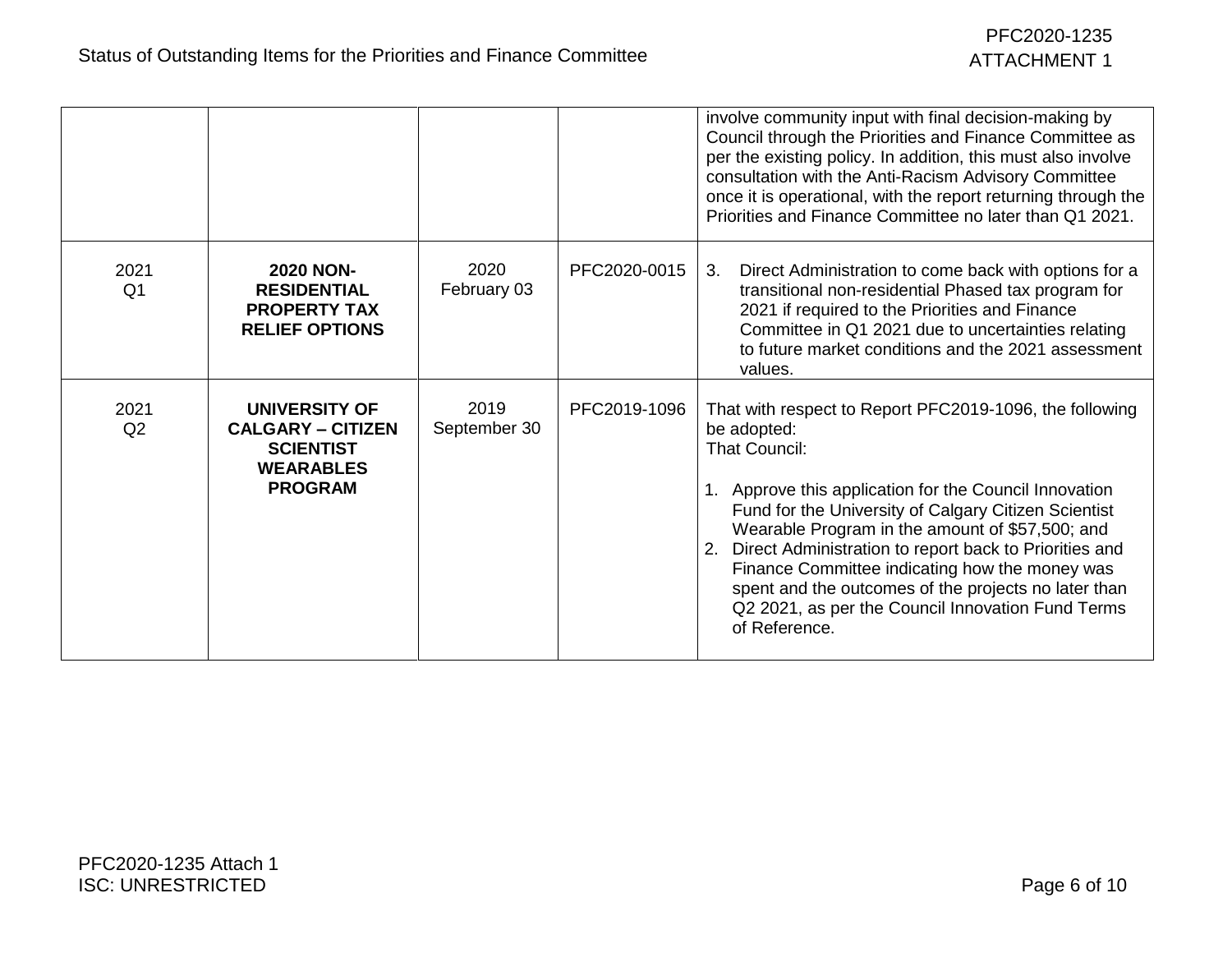## PFC2020-1235 ATTACHMENT 1

| 2021<br>September | <b>COUNCIL</b><br><b>INNOVATION FUND</b><br><b>APPLICATION FOR</b><br><b>VIRTUAL REALITY</b><br><b>FIRE AND LIFE</b><br><b>SAFETY EDUCATION</b><br><b>PILOT</b> | 2020<br>July 14 | PFC2020-0784 | That with respect to Report PFC2020-0784, the following<br>be adopted:<br><b>That Council:</b><br>1. Approve this one-time application to allocate \$75,000<br>from the Council Innovation Fund for the Virtual Reality<br>Fire and Life Safety Education Pilot.<br>2. Direct Administration to report back to the Priorities and<br>Finance Committee on the outcomes of this project by<br>September 2021.                              |
|-------------------|-----------------------------------------------------------------------------------------------------------------------------------------------------------------|-----------------|--------------|-------------------------------------------------------------------------------------------------------------------------------------------------------------------------------------------------------------------------------------------------------------------------------------------------------------------------------------------------------------------------------------------------------------------------------------------|
| 2021<br>Q4        | <b>HAWKWOOD</b><br><b>OUTDOOR</b><br><b>RECREATION</b><br><b>FACILITY PROJECT</b>                                                                               | 2020<br>July 20 | PFC2020-0696 | That with respect to Report PFC2020-0696, the following<br>be adopted:<br><b>That Council:</b><br>1. Consider this application for the Council Community<br>Fund for the Hawkwood Community Capital project in the<br>amount of \$500,000 one-time funding request; and<br>2. Direct Councillor Magliocca's office and the applicant to<br>report back to the Priorities and Finance Committee<br>within 12 months of project completion. |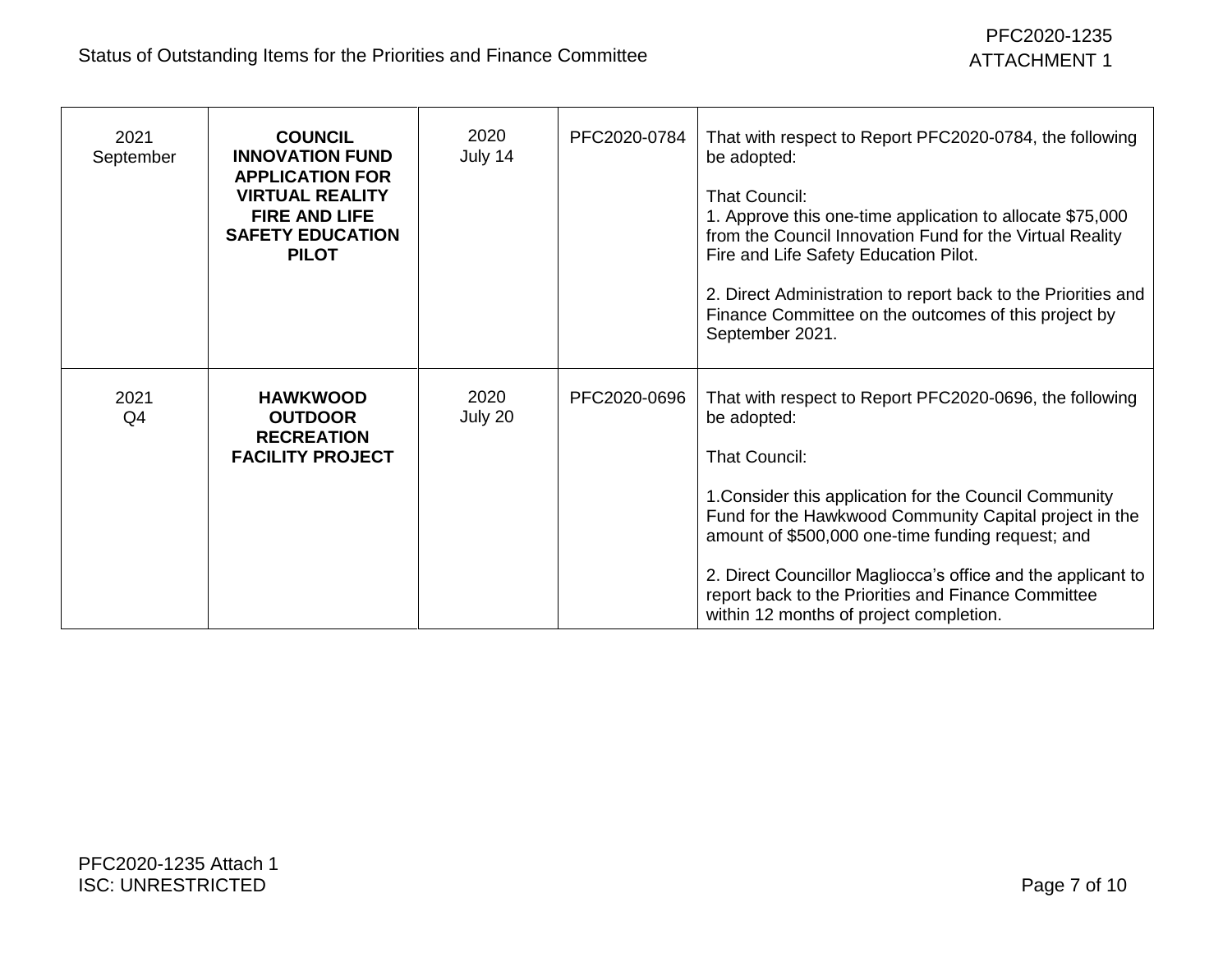| 2021<br>Q <sub>4</sub> | <b>GOLF COURSE</b><br><b>OPERATIONS</b><br><b>EXPRESSION OF</b><br><b>INTEREST &amp; REAL</b><br><b>ESTATE ASSESSMENT</b> | 2020<br>October 13    | PFC2020-0925 | That the Priorities and Finance Committee recommend<br>that Council receive for the Corporate record the results<br>of the assessment of market interest in a long-term<br>contract to provide public golf service, and direct<br>Administration to:<br>3.<br>Direct RE&DS to bring back a real estate feasibility<br>assessment that substantiates Corporate needs at<br>the remaining land at Richmond Green, and the<br>Richmond Green Operations Workplace Centers<br>(OWC), to determine further disposition<br>opportunities and report to Priorities and Finance<br>Committee (PFC) on or before Q4 2021; |
|------------------------|---------------------------------------------------------------------------------------------------------------------------|-----------------------|--------------|------------------------------------------------------------------------------------------------------------------------------------------------------------------------------------------------------------------------------------------------------------------------------------------------------------------------------------------------------------------------------------------------------------------------------------------------------------------------------------------------------------------------------------------------------------------------------------------------------------------|
| <b>ANNUALLY</b>        | <b>CITY OF CALGARY</b><br><b>CITIZEN PRIVACY</b><br><b>DATA PRACTICES</b>                                                 | 2020<br>January 27    | C2020-0039   | 2. Direct the City Clerk/FOIP Head to provide an annual<br>report to the Priorities and Finance Committee on The<br>City's Privacy Management Program.                                                                                                                                                                                                                                                                                                                                                                                                                                                           |
| 2022<br>January        | 2020 GROWTH<br><b>STRATEGY</b><br><b>MONITORING REPORT</b>                                                                | 2020<br>October 19    | PFC2020-0962 | That with respect to Report PFC2020-0962, the following be<br>approved:<br>That the Priorities and Finance Committee recommends that<br>Council direct Administration to bring a Growth Strategy<br>Monitoring Report to the Priorities and Finance Committee<br>no later than 2022 January.                                                                                                                                                                                                                                                                                                                     |
| 2022<br>Q <sub>1</sub> | <b>HERITAGE</b><br><b>CONSERVATION</b><br><b>TOOLS AND</b><br><b>INCENTIVES UPDATE</b><br><b>REPORT</b>                   | 2020<br>July 27       | PUD2020-0758 | That Council direct Administration to:<br>4. Return to the Priorities and Finance Committee no<br>later than Q1 2022 with the residential tax credit<br>financial incentive package for consideration in the<br>2023-2026 budget deliberations.                                                                                                                                                                                                                                                                                                                                                                  |
| 2022<br>Q2             | <b>SUPPLEMENTAL</b><br><b>REPORT-</b>                                                                                     | 2020<br><b>May 25</b> | C2020-0600   | That with respect to Report C2020-0600, the following be<br>adopted:                                                                                                                                                                                                                                                                                                                                                                                                                                                                                                                                             |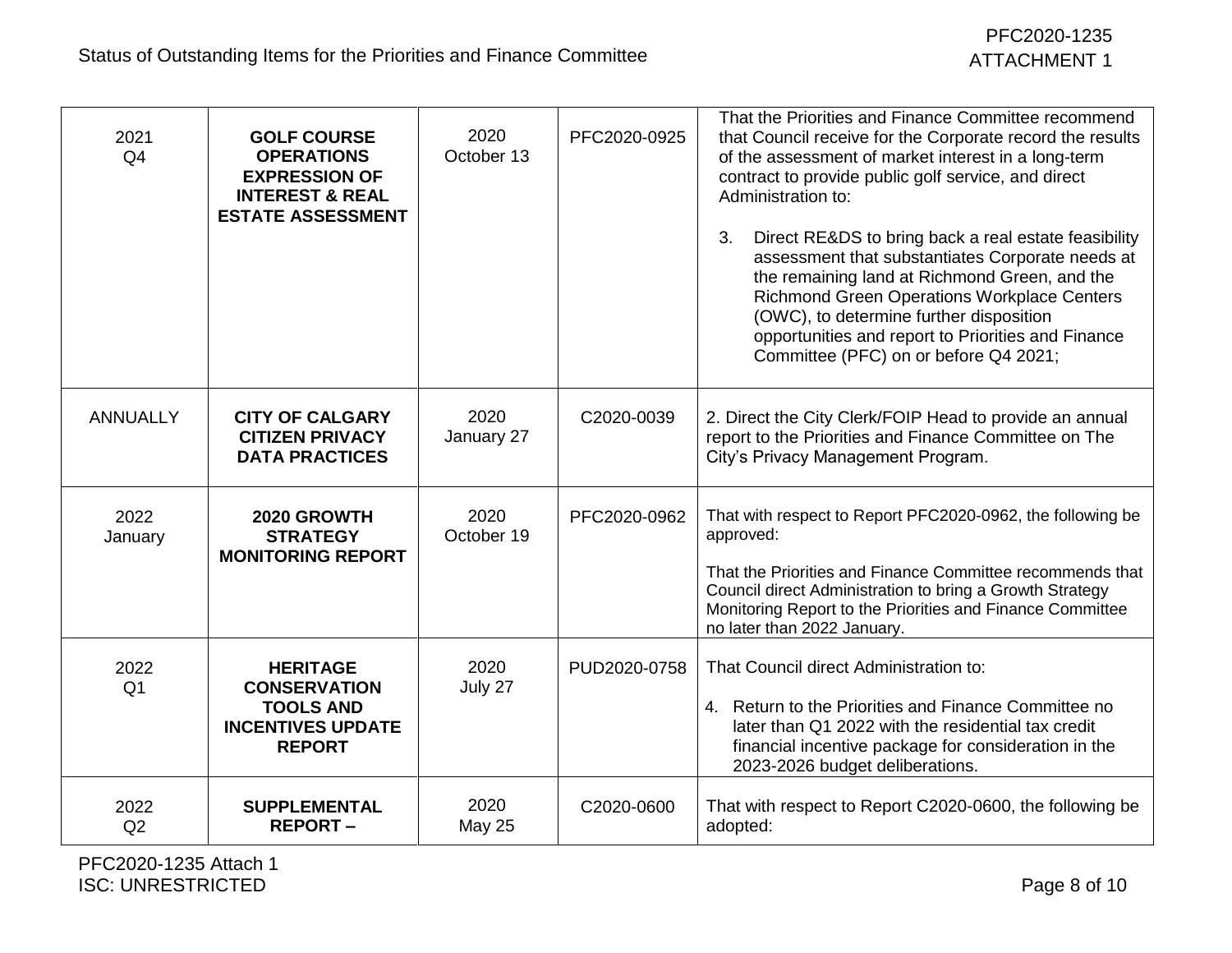|                        | <b>RESPONDING TO</b><br><b>COUNCIL QUESTIONS</b><br>ON THE COUNCIL<br><b>INNOVATION FUND</b><br><b>APPLICATION FOR</b><br><b>DOWNTOWN</b><br><b>ACCELERATOR</b><br><b>PROGRAM - 1MILLION</b><br><b>SQUARE FEET</b> |                     |              | 4. Direct Administration to report back to the Priorities<br>and Finance Committee on the outcomes of this<br>project by Q2 2022.                                                                                                                                                                                                                                                              |
|------------------------|--------------------------------------------------------------------------------------------------------------------------------------------------------------------------------------------------------------------|---------------------|--------------|------------------------------------------------------------------------------------------------------------------------------------------------------------------------------------------------------------------------------------------------------------------------------------------------------------------------------------------------------------------------------------------------|
| 2022<br>Q2             | <b>WATER UTILITY</b><br><b>INDICATIVE RATES -</b><br><b>REVISED FOR 2021</b><br><b>AND 2022 AND</b><br><b>FINANCIAL PLAN</b><br><b>UPDATE</b>                                                                      | 2020<br>October 19  | PFC2020-1140 | 5. Direct Administration to report back on rates and limits<br>for Wastewater extra strength surcharge parameters by<br>Q2 2022.                                                                                                                                                                                                                                                               |
| 2022<br>Q <sub>4</sub> | <b>CIVIC CENSUS</b><br><b>REVIEW</b>                                                                                                                                                                               | 2020<br>February 03 | PFC2020-0094 | 3. Direct the Returning Officer to report back with an<br>evaluation of discussions with Statistics Canada and<br>the provincial government and the ongoing value of<br>a civic census by Q4 2022.                                                                                                                                                                                             |
| 2023<br>Q <sub>1</sub> | <b>COUNCIL INNOVATION</b><br><b>FUND REQUEST FOR</b><br>THE FUTURE OF<br><b>STEPHEN AVENUE -</b><br><b>ACTIVATE +</b><br><b>EXPERIMENT</b>                                                                         | 2020<br>March 10    | PFC2020-0274 | That the Priorities and Finance Committee recommends<br>that Council:<br>1. Approve this application to the Council Innovation Fund<br>for The Future of Stephen Avenue: Activate &<br>Experiment, in the amount of \$300,000; and<br>2. Direct Administration to report back to Priorities and<br>Finance Committee on the outcomes of this project by Q1<br>2023 as per the fund guidelines. |
| 2023<br>Q2             | <b>ROADSIDE</b><br><b>NATURALIZATION</b><br><b>PILOT</b>                                                                                                                                                           | 2020<br>February 24 | C2020-0265   | That with respect to Report C2020-0265, the following be<br>adopted:<br><b>That Council:</b>                                                                                                                                                                                                                                                                                                   |